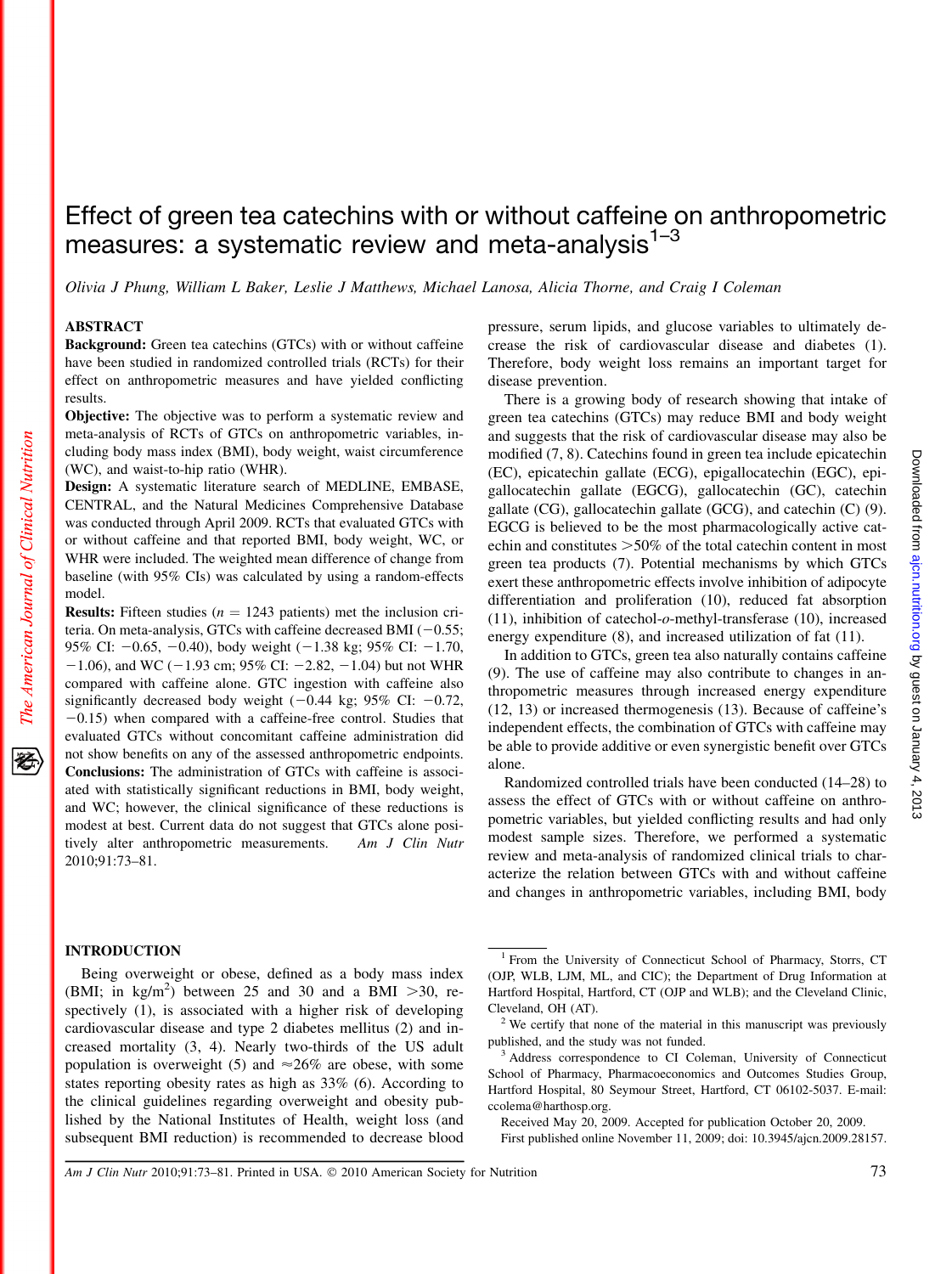weight, waist circumference (WC), and waist-to-hip ratio (WHR).

#### METHODS

A systematic literature search was conducted through April 2009 in the following databases: MEDLINE (beginning 1950) (http://www.pubmed.gov), EMBASE (beginning 1990) (http:// www.embase.com), Cochrane CENTRAL (indexed April 2009) (http://mrw.interscience.wiley.com/cochrane/cochrane\_clcentral\_ articles\_fs.html), and the Natural Medicines Comprehensive Database (http://www.naturaldatabase.com/). A search strategy was performed combining the Medical Subject Headings and the following text keywords: tea, green tea, green tea extract, catechin, EGCG, tea polyphenols, theaflavin, or *Camelia sinensis* with BMI, body weight, WC, waist-to-hip ratio, metabolic syndrome, weight loss, obesity, or overweight. No language restrictions were imposed and duplicate citations were removed. In addition, a manual search of references from primary or review articles was performed to identify additional relevant trials.

Trials were included in the analysis if they were randomized and evaluated the use of GTCs with or without caffeine and reported data on at least one of the following endpoints: 1) BMI, 2) body weight, 3) WC, or 4) WHR. Both parallel and crossover trials were eligible for inclusion, but ultimately no eligible crossover trials were identified. In trials for which there was more than one published report on the same population of patients, the data were accounted for only once but were referenced multiple times as necessary. For one study (26), for which insufficient data for a meta-analysis were provided, the author was contacted via E-mail with a request to provide additional data, to which the author responded with usable body weight data. Three investigators (OJP, LJM, and ML) reviewed potentially relevant articles independently and abstracted the necessary data with differences resolved through discussion.

Validity assessment was performed by 2 investigators (LJM and ML) using the American Dietetic Association Research Design and Implementation Checklist for primary research (29). This checklist includes 10 validity questions covering the following domains: a clear statement of the research question, bias-free subject selection, comparable groups, description of withdrawal handling, blinding, detailed description of protocol, clear definition of outcomes, appropriate statistical analysis, conclusions supported by data, and unlikely bias due to sponsorship or funding. Each of the 10 questions has a series of subquestions that aid in answering the overall question as either yes, no, or unclear. The 4 questions pertaining to bias-free subject selection, comparable groups, detailed description of protocol, and clear definition of outcomes received the most consideration when evaluating the overall study quality. The study was rated as positive if the 4 major criteria were met along with  $\geq 1$  other "yes," neutral if the 4 major criteria were not all "yes," and minus if most  $(\geq 6)$  questions were answered as ''no.''

To account for the possible confounding effect of caffeine on our results, we conducted 3 separate analyses. The first analysis evaluated trials that studied GTCs with caffeine compared with a caffeine-matched control, the second evaluated GTCs with caffeine compared with a caffeine-free control, and the third evaluated caffeine-free GTCs compared with a caffeine-free control. For each analysis, the mean change in BMI, body weight,

WC, and WHR from baseline were treated as continuous variables, and the weighted mean differences (WMDs) were calculated as the differences between the mean in the GTC and control groups. A DerSimonian and Laird random-effects model (a variation on the inverse variance method, which incorporates an assumption that the different studies are estimating different, yet related, treatment effects) was used to calculate the WMD with accompanying 95% CIs (30). Net changes in each of these study variables were calculated as the difference (catechin minus control) in the changes (baseline minus follow-up) in these mean values (also referred to as the change score). In instances in which variances for net changes were not reported directly, they were calculated from confidence intervals, P values, or individual variances for catechin and control groups. For trials in which variance for paired differences were reported separately for each group, we calculated a pooled variance for net change using standard methods. When the variance for paired differences was not reported, we calculated it from variances at baseline and at the end of follow-up. As suggested by Follmann et al (31), we assumed a correlation coefficient of 0.5 between initial and final values. For one study (23) in which the medians and interquartile ranges were reported, values were assumed to approximate means and 95% CIs (32). The statistical analysis was performed by using StatsDirect software (version 2.4.6, 2008; StatsDirect Ltd, Cheshire, United Kingdom). A P value  $<$ 0.05 was considered statistically significant for all analyses. Statistical heterogeneity was assessed by using the  $I^2$  statistic, where values of 25%, 50%, and 75% were considered to have low, medium, and high statistical heterogeneity, respectively. Visual inspection of funnel plots and Egger's weighted regression statistics were used to determine the presence of publication bias. For analyses in which significant publication bias was detected, trim-and-fill analyses were conducted by using MIX for Meta-Analysis software (version 1.7, 2008) (33, 34) to assess its potential effect on our results.

#### **RESULTS**

#### Study characteristics

Of the 341 nonduplicate citations retrieved through the search strategy, 46 full-text articles were identified for detailed evaluation (Figure 1). Through a manual reference search of primary and review articles, 8 additional articles were retrieved for detailed evaluation. From the overall pool of full-text articles, 25 did not report relevant outcomes, 9 were not randomized controlled trials, 2 did not evaluate GTCs, and 2 repeated data from another study (35, 36). Three studies reported anthropometric outcomes (37–39) but were considered nonrelevant because both investigated weight maintenance subsequent to a low-calorie diet and exercise regimen rather than weight loss resulting from GTCs.

A total of 15 trials ( $n = 1243$ ) met the inclusion criteria (Table 1). Of the 15 trials included, 7 trials ( $n = 600$ ) evaluated GTCs with caffeine compared with a caffeine-matched control (14– 20), 6 trials ( $n = 524$ ) evaluated GTCs with caffeine compared with a caffeine-free control (21–26), and 2 trials  $(n = 119)$ evaluated caffeine-free GTCs compared with a caffeine-free control (27, 28). Patients were followed for 8 to 24 wk (median: 12 wk). Treatment groups received GTCs [dose range: 576–714

The American Journal of Clinical Nutrition

资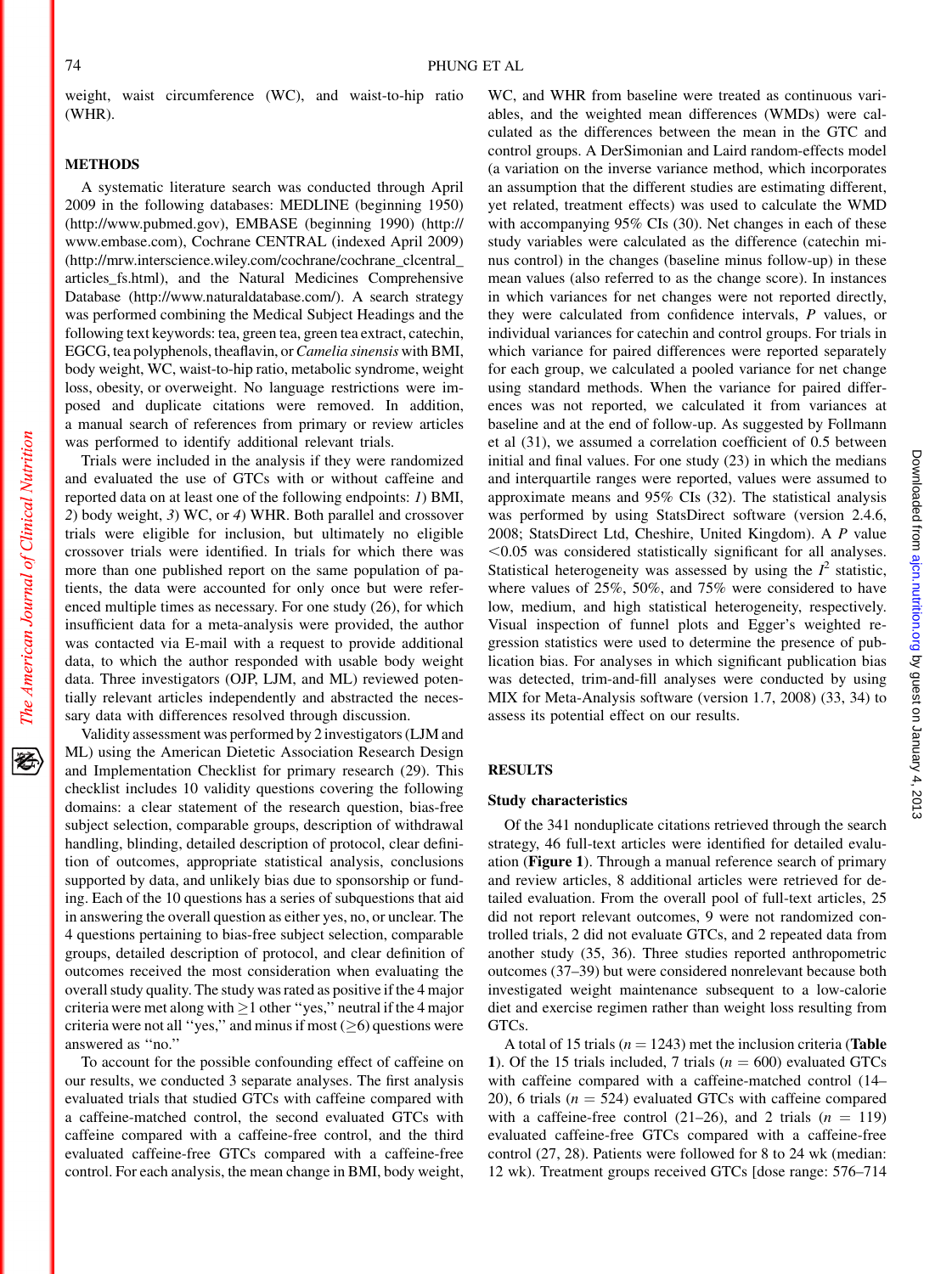by guest on January 4, 2013 [ajcn.nutrition.org](http://ajcn.nutrition.org/) Downloaded from

Downloaded from ajon.nutrition.org by guest on January 4, 2013



FIGURE 1. QUOROM (Quality of Reporting of Meta-analyses) flow diagram of study identification, inclusion, and exclusion of randomized controlled trials that evaluated the effect of green tea on anthropometric variables.

(median: 588) mg/d in the GTCs with caffeine compared with caffeine-matched control group trials; 141–1207 (median: 474) mg/d in the GTCs with caffeine compared with caffeine-free control group trials; and 282–548 (median: 415) mg/d in the caffeine-free trials] in various dosage forms, such as green tea extract capsules or green tea beverages. Four trials (14, 16, 17, 19) limited additional tea or catechin-rich food consumption other than study materials. Additional caffeine intake was regulated in 4 studies, with caffeine being restricted to no more than 2 or 3 beverages per day (14, 15), being completely prohibited (23), or requiring a standardized amount in both intervention and control groups (24). Two trials (15, 28) required concurrent exercise for both intervention and control groups. Results of the quality rating of trials are also presented in Table 1.

#### Quantitative data synthesis

On meta-analysis of studies evaluating GTCs with caffeine compared with a caffeine-matched control, the GTC group showed statistically significant reductions in BMI, body weight, and WC, with no statistically significant effect on WHR (Figure 2). Statistical heterogeneity was not found for BMI or body weight ( $l^2 = 0\%$  for both), but a moderate degree of heterogeneity was present for WC ( $l^2 = 52\%$ ) and WHR ( $l^2 = 27\%$ ) analyses. Review of funnel plots and the Egger's weighted regression statistic P value suggested potential publication bias for BMI and body weight ( $P < 0.06$ ) but a low likelihood for WC and WHR ( $P > 0.55$ ). Trim-and-fill analyses for both BMI and body weight imputed 4 trials, with a result of  $-0.58$  (95% CI:  $-0.69$ ,  $-0.46$ ) and  $-1.54$  kg (95% CI:  $-1.83$ ,  $-1.26$ ), respectively (**Figure 3**).

For the analysis of studies evaluating GTCs with caffeine compared with a caffeine-free control, the GTC group showed statistically significant reductions in body weight, but no effect on BMI, WC, or WHR was observed. Statistical heterogeneity was not detected for any of the endpoints ( $l^2 = 0\%$  for all). There was a low potential for presence of publication bias for all endpoints, as assessed by funnel plots and Egger's weighted regression statistic P value ( $P > 0.68$ ).

Meta-analysis of studies evaluating GTC without caffeine compared with a caffeine-free control showed no statistical significance in any of the endpoints. Because of the small number of studies in this analysis, statistical heterogeneity and publication bias were not formally assessed.

#### DISCUSSION

Epidemiologic evidence has shown that habitual tea consumption of an average 434 mL/d for 10 y is associated with a lower percentage body fat and WC than no tea drinking (40). Of the tea drinkers, most  $(>90%)$  drank green tea, initially suggesting that GTCs have a role in weight loss (40). Weight reduction due to GTCs may result from increased energy expenditure and fat oxidation. In healthy men supplemented with green tea extract containing 270 mg EGCG and 150 mg caffeine, energy expenditure increased significantly by 4% compared with caffeine alone, and fat oxidation was 41% for green tea compared with 33% for caffeine alone ( $P < 0.01$  for both) (8).

BMI, body weight, WC, and WHR were chosen for this analysis because they are considered important diagnostic indicators for overweight and obesity as well as independent risk factors for cardiovascular disease and diabetes (1). Statistical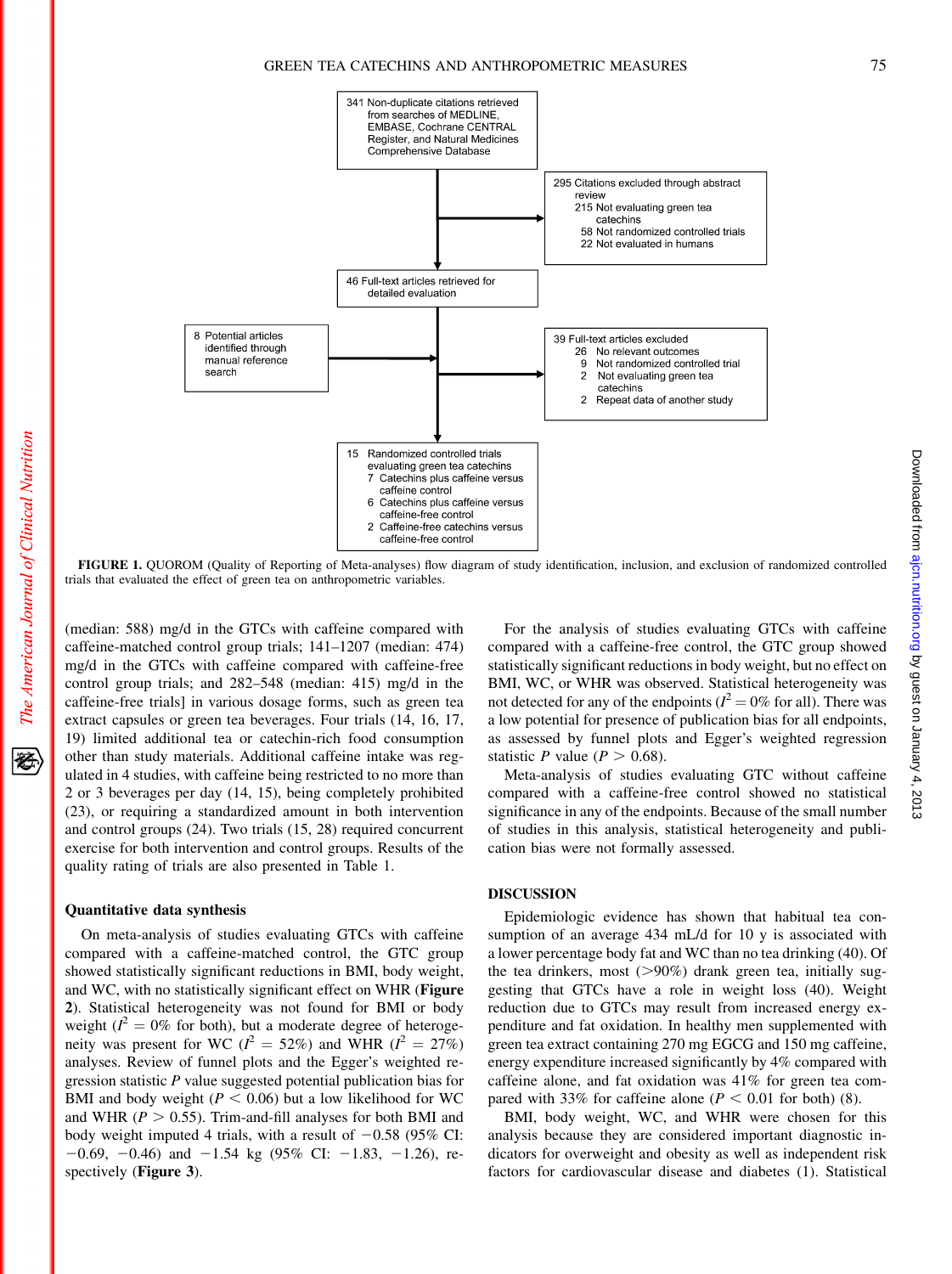| Š<br>I |
|--------|
|        |

# TABLE 1

 $t$ eching $1$ Characteristics of included randomized controlled trials of green tea catechins1 trolled trials of  $\frac{1}{2}$ **TABLE 1**<br>Characteristics of included ran

|                                                                                      |                                 |                   | Cuaracteristics of included randomized controlled trials of green test cateculias   |                                                                           |                 |                                                                       |                                                                                                    |                                                                                                                                                                                                                                  |                                                                                                                                                                                                 |
|--------------------------------------------------------------------------------------|---------------------------------|-------------------|-------------------------------------------------------------------------------------|---------------------------------------------------------------------------|-----------------|-----------------------------------------------------------------------|----------------------------------------------------------------------------------------------------|----------------------------------------------------------------------------------------------------------------------------------------------------------------------------------------------------------------------------------|-------------------------------------------------------------------------------------------------------------------------------------------------------------------------------------------------|
|                                                                                      |                                 | <b>ADA</b>        |                                                                                     | Baseline                                                                  |                 |                                                                       |                                                                                                    |                                                                                                                                                                                                                                  | Concurrent                                                                                                                                                                                      |
| Total sample size                                                                    | design<br>Study                 | quality<br>rating | Population                                                                          | characteristics<br>$\left( 1,\, C \right)$                                | Follow-up       | Tea group                                                             | Control group                                                                                      | components<br>Catechin                                                                                                                                                                                                           | modifications<br>lifestyle                                                                                                                                                                      |
| caffeine-matched<br>Green tea catechins<br>compared with<br>with caffeine<br>control |                                 |                   |                                                                                     |                                                                           | уķ              |                                                                       |                                                                                                    | mg                                                                                                                                                                                                                               |                                                                                                                                                                                                 |
| Frank et al, 2009<br>$(14), n = 33$                                                  | blinded,<br>parallel<br>Double- | $^{+}$            | age 18-55 y,<br>BMI 22-32<br>Healthy men,                                           | BMI: 26.7, 25.4                                                           | 3               | catechins), 114 mg<br>capsule (714 mg<br>Aqueous GTE<br>caffeine      | Placebo (maltodextrin) EGC: 282; EGCG:<br>114 mg caffeine<br>capsules with                         | 150; ECG:84; GC:<br>54; GCG: 48; EC:<br>30; CG: 18; C: 6                                                                                                                                                                         | coffee consumption<br>Limit daily tea and<br>diet and exercise<br>maintain normal<br>$(711 \text{ mL})$ but<br>to $\leq$ 3 cups                                                                 |
| 2009 (15),<br>$n = 129$<br>Maki et al,                                               | blinded,<br>parallel<br>Double- | $^{+}$            | total cholesterol<br>(men/women),<br>$\geq$ 5.2 mmol/L<br>WC 290/87<br>Age 21-65 y, | WC: 108.2, 108.9<br>BMI: 32.2, 32.2;<br>WT: 95.1, 95.1;                   | $\overline{c}$  | beverage (625 mg<br>catechins), 39 mg<br>500 mL green tea<br>caffeine | catechins, 39 mg<br>containing 0 mg<br>Placebo beverage<br>caffeine, same<br>number of<br>calories | GC: 51.8; GC: 207.5;<br>C: 19.2; EC: 53.9;<br>GCG: 15.4; ECG:<br>EGCG: 214.4;<br>56.5; CG: 6                                                                                                                                     | beverage); normal diet;<br>Limit to $\leq$ 2 caffeinated<br>3 supervised exercise<br>$\geq$ 180 min exercise<br>sessions per week<br>beverages per day<br>weekly, including<br>(excluding study |
| Nagao et al, 2009<br>$(16)$ , $n = 43$                                               | blinded,<br>parallel<br>Double- | $^{+}$            | T2DM (no insulin<br>therapy, stable<br>medication<br>and diet)                      | WHR: 0.93, 0.91<br>BMI: 25.6, 24.0;<br>WT: 61.8, 60.0;<br>WC: 89.8, 86.5; | $\overline{c}$  | beverage (583 mg<br>catechins), 70 mg<br>340 mL green tea<br>caffeine | containing 96 mg<br>340 mL green tea<br>70 mg caffeine<br>catechins and<br>beverage                | Control tea: C: 6.1; CG:<br>4.4; GC: 23.8; GCG:<br>24.1; EC: 4.8; ECG:<br>69.4; EGCG: 100.3<br>ECG: 30.9; EGC:<br>GC: 127.5; GCG:<br>139.7; EC: 32.3;<br>42.8; CG: 40.1;<br>5.1; EGC: 11.2;<br>Enriched tea: C:<br>EGCG: 16.7    | change carbohydrate or<br>Normal diet; no catechin-<br>rich foods that might<br>lipid metabolism                                                                                                |
| Matsuyama et al,<br>2008 (17),<br>$n = 40$                                           | blinded,<br>parallel<br>Double- | $^{+}$            | or diagnosis<br>Children aged<br>$6-16$ y,<br>BMI $>28$<br>of obesity               | WHR: 0.95, 0.94<br>BMI: 27.2, 27.4;<br>WT: 65.5, 65.4;<br>WC: 89.2, 88.9; | $\overline{24}$ | beverage (576 mg<br>catechins), 80 mg<br>340 mL green tea<br>caffeine | 75 mg catechins,<br>78 mg caffeine<br>tea beverage<br>340 mL green<br>containing                   | Control tea: C: 5.8; CG:<br>3.7; GC: 20.4; GCG:<br>71.4; EGCG: 102.3<br>ECG: 32; EGC:<br>39.8; CG: 36.7;<br>17.3; EC: 4.4;<br>Enriched tea: C:<br>GCG: 135.7;<br>EGCG: 11.6<br>GC: 128.9;<br>EGC: 7.8;<br>EC: 29.2;<br>ECG: 3.7; | adiposity;" maintain<br>sugars, or caffeine;<br>that reduce excess<br>foods; no "foods<br>no catechin-rich<br>No excess lipids,<br>usual exercise                                               |

76 PHUNG ET AL

(Continued)

 $(Continued) % \begin{minipage}[b]{0.5\linewidth} \centering \centerline{\includegraphics[width=0.5\linewidth]{images/STM1000.pdf} \centerline{\includegraphics[width=0.5\linewidth]{images/STM1000.pdf} \centerline{\includegraphics[width=0.5\linewidth]{images/STM1000.pdf} \centerline{\includegraphics[width=0.5\linewidth]{images/STM1000.pdf} \centerline{\includegraphics[width=0.5\linewidth]{images/STM1000.pdf} \centerline{\includegraphics[width=0.5\linewidth]{images/STM1000.pdf} \centerline{\includegraphics[width=0.5\linewidth]{images/STM1000.pdf} \centerline{\includegraphics[width=0.5\linewidth]{images/STM100$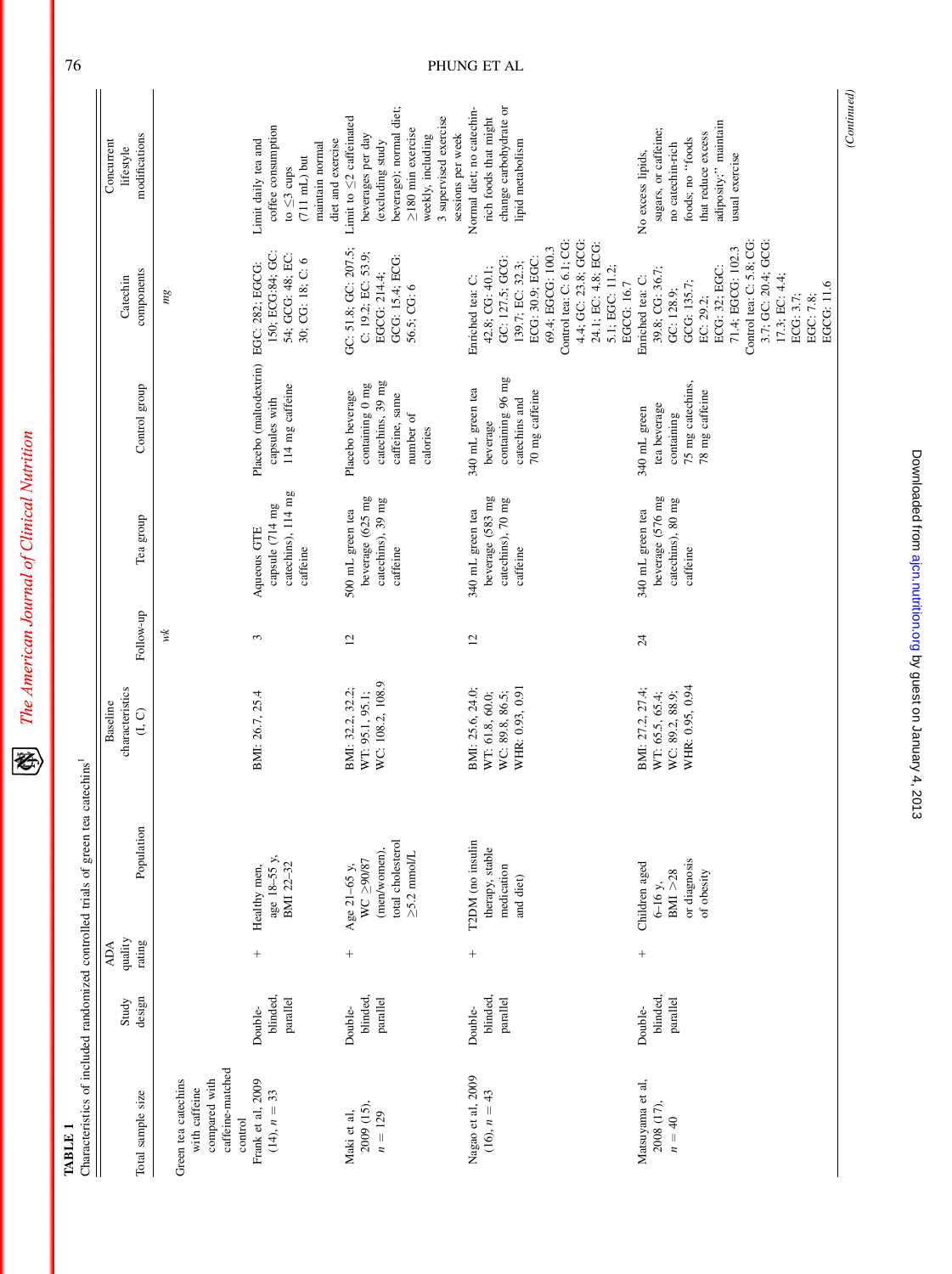| modifications<br>Concurrent<br>lifestyle               | change carbohydrate<br>or lipid metabolism;<br>tea or coffee intake<br>no medications or<br>no restrictions on<br>supplements that<br>Normal diet;                                                                                        | catechins; <27.5 mL<br>per day at cafeteria;<br>no tea or other<br>2 planned meals<br>foods high in<br>alcohol/d                                                                                                     | no additional foods that<br>Normal diet and exercise;<br>may affect energy or<br>metabolism; patients<br>exercise 3 times/wk<br>recorded diet and                                                                           | (Continued)<br>hospital-prepared<br>8374 kcal/d of<br>meals                                                                        |
|--------------------------------------------------------|-------------------------------------------------------------------------------------------------------------------------------------------------------------------------------------------------------------------------------------------|----------------------------------------------------------------------------------------------------------------------------------------------------------------------------------------------------------------------|-----------------------------------------------------------------------------------------------------------------------------------------------------------------------------------------------------------------------------|------------------------------------------------------------------------------------------------------------------------------------|
| components<br>Catechin                                 | Enriched tea: C: 42.8;<br>CG: 4.4; GC: 23.8;<br>Control tea: C: 6.1;<br>139.7; EC: 32.3;<br>GCG: 24.1; EC:<br>4.8; ECG: 5.1;<br>CG: 40.1; GC:<br>EGCG: 100.3<br>127.5; GCG:<br>EGCG: 16.7<br>EGC: 69.4;<br>ECG: 30.9;<br>EGC: 11.2;<br>mg | EGC: 102.7; GCG:<br>139.4; EGCG: 136<br>ECG: 0; GC: 5.8;<br>Control tea: C: 1.7;<br>51.3; GC: 137.4;<br>EGC: 3.7; GCG:<br>EC: 1; CG: 0.7;<br>CG: 32.6; ECG:<br>5.8; EGCG: 3.1<br>45.9; EC: 44.5;<br>Enriched tea: C: | CG: 34.7; GC: 134.3;<br>GCG: 27.2; EC: 4.8;<br>Enriched tea: C: 39.4;<br>18.7; EGCG: 25.2<br>GCG: 126.5; EC:<br>27.5; ECG: 30.6;<br>CG: 5.8; CG: 32;<br>Control tea: C: 7.8;<br>ECG: 5.4; EGC:<br>EGCG: 114.9<br>EGC: 79.6; | EGCG: 100.7; ECG:<br>27.8; C: 12.3                                                                                                 |
| Control group                                          | tea beverage<br>340 mL green<br>and 70 mg<br>containing<br>catechins<br>caffeine<br>$96~\mathrm{mg}$                                                                                                                                      | containing 22 mg<br>catechins, 78 mg<br>340 mL oolong<br>tea beverage<br>caffeine                                                                                                                                    | 126 mg catechins,<br>340 mL green tea<br>81 mg caffeine<br>beverage with                                                                                                                                                    | (cellulose)<br>capsules<br>Placebo                                                                                                 |
| Tea group                                              | 70 mg caffeine<br>tea beverage<br>340 mL green<br>catechins),<br>$(583 \text{ mg})$                                                                                                                                                       | 75 mg caffeine<br>tea beverage<br>340 mL GTE/<br>catechins),<br>$\frac{3u}{100}$<br>oolong                                                                                                                           | 83 mg caffeine<br>tea beverage<br>340 mL green<br>catechins),<br>$(588 \text{ mg})$                                                                                                                                         | catechins), 87 mg<br>capsules (141 mg<br>750 mg GTE<br>caffeine                                                                    |
| Follow-up                                              | νk<br>$\overline{c}$                                                                                                                                                                                                                      | $\overline{12}$                                                                                                                                                                                                      | $\overline{c}$                                                                                                                                                                                                              | $\overline{c}$                                                                                                                     |
| characteristics<br>Baseline<br>$\left( 1,\, C \right)$ | $\text{WHR}^2\text{:}\,0.89,\,0.89$<br>BMI: 26.9, 26.7;<br>WT: 73.3, 72.1;<br>WC: 87.2, 86.5;                                                                                                                                             | WHR <sup>2</sup> : 0.90, 0.91<br>BMI: 24.9, 25.0;<br>WC: 87.9, 87.8;<br>WT: 73.9, 73.8;                                                                                                                              | WHR: 0.87, 0.89<br>BMI: 26.4, 26.1;<br>WC: 85.2, 86.2;<br>WT: 70.7, 70.4;                                                                                                                                                   | WC: 88.06, 92.23;<br>WHR: 0.86, 0.86<br>BMI: 27.42, 28;<br>WT: 69.3, 71.9;                                                         |
| Population                                             | BMI 24-30,<br>Age 25-55 y,<br>and/or WC<br>$80 - 94$                                                                                                                                                                                      | Healthy men,<br>overweight<br>normal to                                                                                                                                                                              | Men and postmenopausal<br>women, BMI 24-30                                                                                                                                                                                  | Men and postmenopausal<br>women aged 40-60 y;<br>BM > 25                                                                           |
| quality<br>rating<br><b>ADA</b>                        | $^{+}$                                                                                                                                                                                                                                    | Ø                                                                                                                                                                                                                    | Ø                                                                                                                                                                                                                           | $^{+}$                                                                                                                             |
| design<br>Study                                        | <b>blinded</b><br>parallel<br>Double-                                                                                                                                                                                                     | blinded,<br>parallel<br>Double-                                                                                                                                                                                      | blinded,<br>parallel<br>Double-                                                                                                                                                                                             | blinded.<br>parallel<br>Double-                                                                                                    |
| Total sample size                                      | 2007 (18),<br>Nagao et al,<br>$n = 240$                                                                                                                                                                                                   | 2005 (19),<br>Nagao et al,<br>$n = 35$                                                                                                                                                                               | Tsuchida et al,<br>$2002(20)$ ,<br>$n = 80$                                                                                                                                                                                 | Auvichayapat et al,<br>Green tea catechins<br>compared with<br>with caffeine<br>caffeine-free<br>2008 (21),<br>control<br>$n = 60$ |

TABLE 1 (Continued )

TABLE 1 (Continued)

The American Journal of Clinical Nutrition

经

### GREEN TEA CATECHINS AND ANTHROPOMETRIC MEASURES 77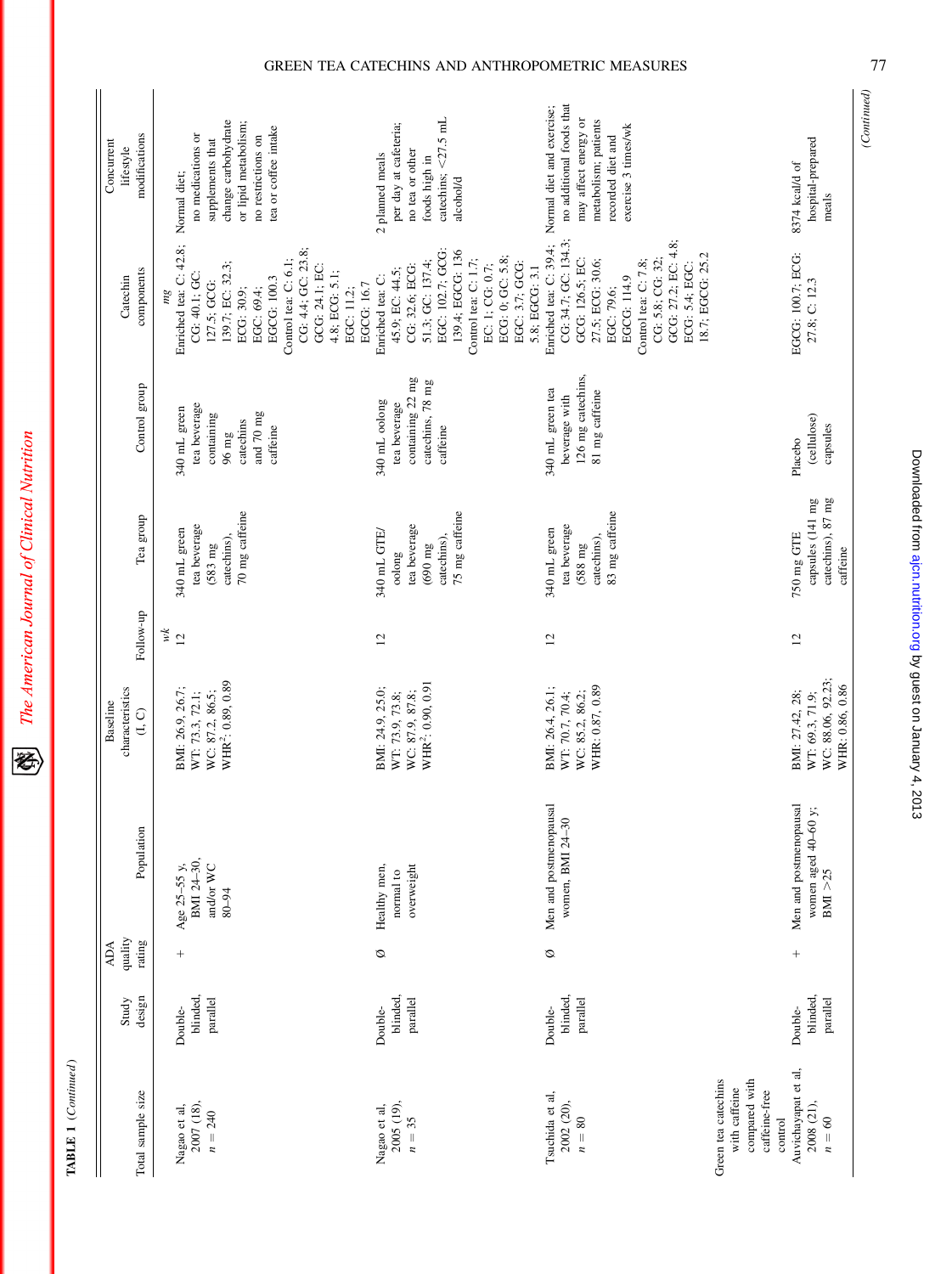|                                |                     | <b>ADA</b>        |                           | Baseline                                |                 |                         |                   |                        | Concurrent                             |
|--------------------------------|---------------------|-------------------|---------------------------|-----------------------------------------|-----------------|-------------------------|-------------------|------------------------|----------------------------------------|
| Total sample size              | design<br>Study     | quality<br>rating | Population                | characteristics<br>C<br>U.C             | Follow-up       | Tea group               | Control group     | components<br>Catechin | modifications<br>lifestyle             |
|                                |                     |                   |                           |                                         | νk              |                         |                   | mg                     |                                        |
| Hsu et al,                     | Double-             | $^{+}$            | Females aged              | BMI: 31.2, 30.5;                        | $\overline{12}$ | 1200 mg GTE             | Placebo           | GC: 61.6; EGC: 36.9;   | Maintain normal diet,                  |
| 2008 (22),                     | blinded,            |                   | $16 - 60$ y,              | WT: 78.5, 76.3;                         |                 | capsules                | (cellulose)       | C: 8.3; EC: 70.3;      | no other antiobesity                   |
| $n=78$                         | parallel            |                   | BMl > 27                  | WC: 94.7, 93.0;                         |                 | (491 mg)                | capsules          | EGCG: 377.1; GCG:      | treatment                              |
|                                |                     |                   |                           | WHR <sup>2</sup> : 0.86, 0.85           |                 | catechins),             |                   | 27.5; ECG: 31.8        |                                        |
|                                |                     |                   |                           |                                         |                 | $27.3$ mg               |                   |                        |                                        |
|                                |                     |                   |                           |                                         |                 | caffeine                |                   |                        |                                        |
| Chan et al,                    | Single-             | $^{+}$            | Women aged                | BMI <sup>3</sup> : 30.5, 29.7;          | $\overline{c}$  | Green tea capsules      | Placebo (not      | EGCG: 538.4; EGC:      | No additional                          |
| 2006 (23),                     | blinded,            |                   | $25-40$ y with            | WT <sup>3</sup> :76.0, 76.6;            |                 | (661 mg catechins),     | specified)        | 50.6; ECG: 38.3;       | caffeine; nutritional                  |
| $n = 34$                       | parallel            |                   | PCOS; BMI $>28$           | WHR <sup>3</sup> : 0.85, 0.86           |                 | 152 mg caffeine         | capsules          | EC: 32                 | consults                               |
| Diepvens et al,                | Double-             | $^{+}$            | Women aged                | BMI: 27.7, 27.6;                        | 12.4            | <b>GTE</b> capsules     | Placebo           | EC: 126, EGC: 240.3,   | 3 cups coffee/d, no                    |
| 2005 (24),                     | blinded             |                   | $19-57$ y, BMI            | WT: 76.4, 76.3;                         |                 | $(1207 \text{ mg})$     | (maltodextrin)    | ECG: 212.4, EGCG:      | additional caffeine,                   |
| $n = 46$                       | parallel            |                   | $25-31$ , moderate        | WC: 85.6, 84.0;                         |                 | catechins),             | capsules          | 595.8, C: 31.5         | Slim Fast (Unilever,                   |
|                                |                     |                   | caffeine use              | WHR: 0.81, 0.79                         |                 | 237 mg caffeine         |                   |                        | Englewood Cliffs,<br>NJ) diet          |
| Fukino et al,                  | Open-               | Ø                 | Patients with diabetes or | BMI: 25.5, 25.9;                        | ${}^{\circ}$    | <b>GTE</b> powder       | No intervention   | ž                      | Both groups allowed                    |
| 2005 (25, 36),                 | label,              |                   | patients with prediabetes | WT: 68.2, 69.8                          |                 | packets (456 mg         |                   |                        | to drink green tea                     |
| $n = 66$                       | parallel            |                   |                           |                                         |                 | catechins),             |                   |                        | as normal                              |
|                                |                     |                   |                           |                                         |                 | caffeine<br>$102$ mg    |                   |                        |                                        |
| Maron et al,                   | Double-             | $^{+}$            | Patients with             | BMI: 24.0, 24.4;                        | $\overline{c}$  | Theaflavin-             | Placebo           | ž                      | Habitual, traditional                  |
| 2003 (26),                     | blinded,            |                   | mild-to-moderate          | WT <sup>4</sup> : 65.49, 66.09          |                 | enriched GTE            | (inert            |                        | Chinese diet,                          |
| $n = 240$                      | parallel            |                   | hypercholesterolemia      |                                         |                 | $(150 \text{ mg})$      |                   |                        | including customary                    |
|                                |                     |                   |                           |                                         |                 | catechins),             | ingredients)      |                        | intake of tea                          |
|                                |                     |                   |                           |                                         |                 | caffeine content NR     |                   |                        |                                        |
| Caffeine-free green            |                     |                   |                           |                                         |                 |                         |                   |                        |                                        |
| compared with<br>tea catechins |                     |                   |                           |                                         |                 |                         |                   |                        |                                        |
| caffeine-free control          |                     |                   |                           |                                         |                 |                         |                   |                        |                                        |
| Takeshita et al,               | Double-             | Ø                 | Healthy males,            | BMI: 27.8, 28;                          | $\overline{c}$  | "Sports drink"          | "Sports drink"    | C: 17.5; EC: 50.5;     | Maintain habitual                      |
| 2008 (27),                     | blinded,            |                   | BMI $\geq 25$             | WT: 82.3, 82.8;                         |                 | containing              | containing no     | CG: 0, EGC: 18.5;      | lifestyle; no                          |
| $n=81$                         | parallel            |                   |                           | WC: 93.0, 93.9;                         |                 | decaffeinated           | catechins or      | GC: 39.5; EGCG:        | additional tea;                        |
|                                |                     |                   |                           | WHR <sup>2</sup> : 0.91, 0.92           |                 | GTE (548 mg             | caffeine          | 282; GCG: 132.5        | coffee limited to                      |
|                                |                     |                   |                           |                                         |                 | catechins)              |                   |                        | 200 mL/d                               |
| 2007 (28),<br>Hill et al,      | blinded,<br>Double- | $^{+}$            | Postmenopausal            | BMI: 30.65, 31.39;<br>WT: 79.92, 81.05; | $\overline{c}$  | Teavigo capsules        | Placebo (lactose) | EGCG: 282              | Maintain normal                        |
| $n=38$                         | parallel            |                   | women aged<br>45-70 y,    | WC: 102.4, 104.7;                       |                 | $(282 \text{ mg EGCG})$ | capsules          |                        | 45 min 3 times/wk at<br>diet; run/walk |
|                                |                     |                   | BMI 25-39.9               | WHR: 0.909, 0.92                        |                 |                         |                   |                        | heart rate of 75% age-                 |
|                                |                     |                   |                           |                                         |                 |                         |                   |                        | predicted maximum                      |
|                                |                     |                   |                           |                                         |                 |                         |                   |                        |                                        |

<sup>1</sup> BMIs are provided in kg/m<sup>2</sup>. ADA, American Dieteic Association; ø, neutral; +, positive; I, intervention; C, control; WT, weight (kg); WC, waist circumference (cm); WHR, waist-to-hip ratio; GTE, green tea extract; EGC BMIs are provided in kg/m2. ADA, American Dietetic Association; ø, neutral; 1, positive; I, intervention; C, control; WT, weight (kg); WC, waist circumference (cm); WHR, waist-to-hip ratio; GTE, green tea extract; EGCG, epigallocatechin gallate; ECG, epicatechin gallate; EGC, epigallocatechin; EC, epicatechin; GC, gallocatechin; CG, catechin gallate; GCG, gallocatechin gallate; C, catechin; PCOS, polycystic ovarian syndrome; T2DM, type 2 diabetes mellitus; NR, not reported. polycystic ovarian syndrome; T2DM, type 2 diabetes mellitus; NR, not reported.

<sup>2</sup> WHR not provided in the publication; value calculated from baseline WC and hip circumference. WHR not provided in the publication; value calculated from baseline WC and hip circumference.

<sup>3</sup> Median value. Median value.

4 Unpublished data obtained from personal communication with the author (D Maron, 2009).

Unpublished data obtained from personal communication with the author (D Maron, 2009).

by guest on January 4, 2013 [ajcn.nutrition.org](http://ajcn.nutrition.org/) Downloaded from

Downloaded from ajon.nutrition.org by guest on January 4, 2013

TABLE 1 (Continued )

TABLE 1 (Continued)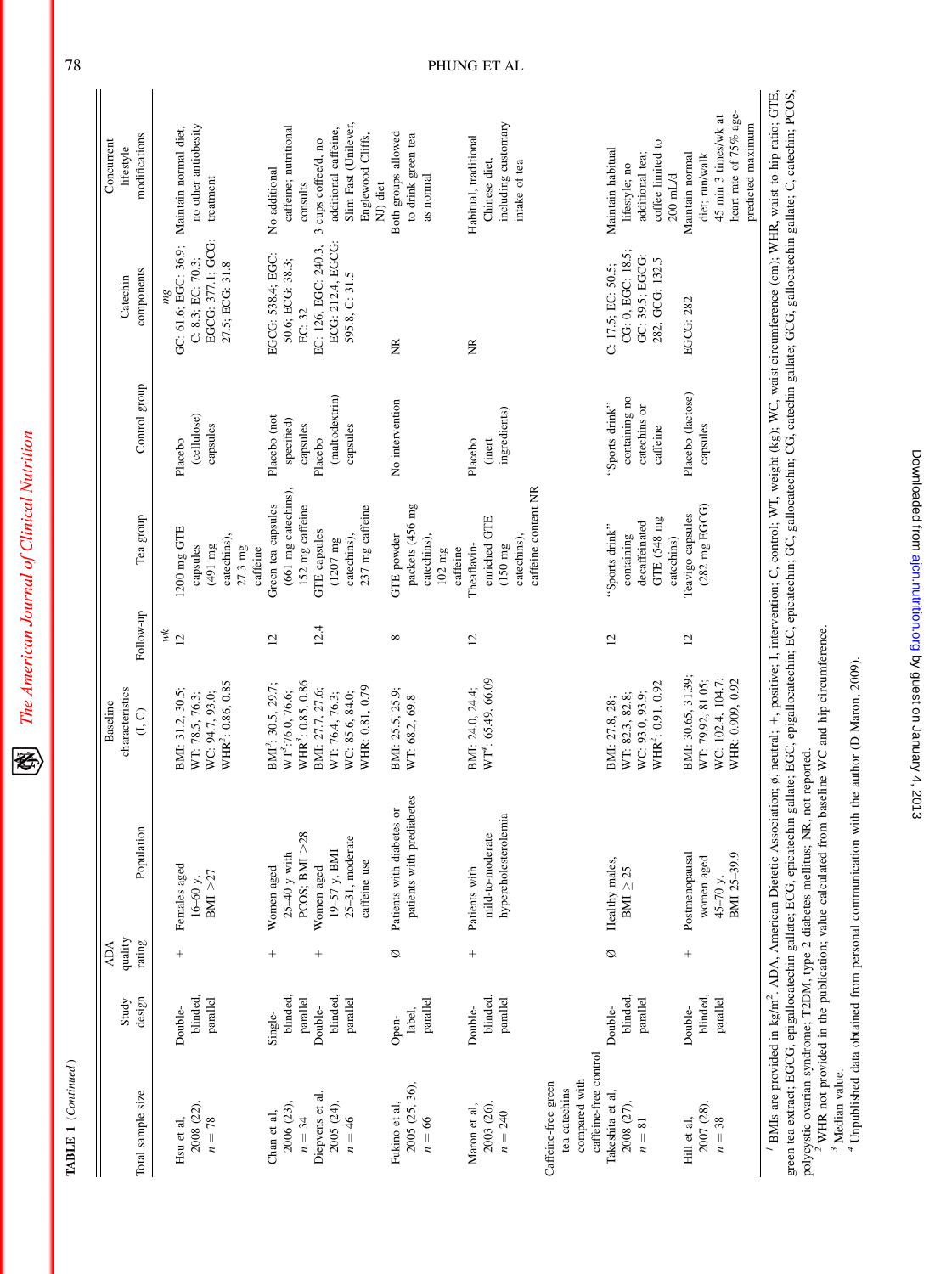#### GREEN TEA CATECHINS AND ANTHROPOMETRIC MEASURES 79



FIGURE 2. Forest plots depicting the effect of green tea on BMI (A), weight (B), waist circumference (C), and waist-to-hip ratio (D). The squares represent individual studies, and the size of the squares represents the weight given to each study in the meta-analysis. Error bars represent 95% CIs. The diamonds represent the pooled results. The solid vertical line extending upward from 0 is the null value.

pooling of data from the 7 trials in the analysis of GTCs with caffeine compared with a caffeine-matched control showed that ingesting GTCs at a dose ranging from 583 to 714 mg/d over a median of 12 wk had a statistically significant benefit on BMI, body weight, and WC, with no effect on WHR. On pooling the 6 trials in the analysis of GTCs with caffeine compared with caffeine-free control, GTC ingestion significantly reduced body weight, with no effect on BMI, WC, or WHR. Of the 2 caffeinefree trials, pooling the 2 trials showed no statistically significant effect.

The American Journal of Clinical Nutrition

移

The inclusion of certain study characteristics of the trials in the analysis may have contributed to clinical and statistical heterogeneity and was a limitation of this meta-analysis. The populations studied varied between children, healthy adults, and adults with comorbidities such as overweight or obesity, hyperlipidemia, or diabetes mellitus. Unfortunately, the wide variety of populations studied made it difficult to determine the population that would most benefit from GTCs. The wide range of GTC doses evaluated may also have contributed to the heterogeneous results; however, a previous trial showed no relation between dose and BMI ( $P = 0.89$ ) (25). Because of the small number of studies in each analysis, we could not assess a doseresponse relation through meta-regression. In addition, GTC absorption increased in the fasted state (41), so variations in GTC ingestion between the trials with relation to food may also have contributed to the heterogeneous results. In our metaanalysis, some trials stated that GTCs could be consumed at any time of the day (15, 17, 18), whereas others specified either before (14, 28), during (19, 24), or after (21, 22) meals. Another consideration was the variation in catechin composition among the trials. Although we were unable to assess the effect of catechin composition on anthropometric outcomes, much of GTCs' benefits have been attributed to EGCG specifically (7, 10). Interestingly, the trial that evaluated EGCG alone (28) showed nonsignificant increases in BMI and body weight when compared with placebo. This suggests that the effect of GTCs might be due to the combination, rather than to any single catechin, and merits further investigation. The presence or absence of blinding, as well as the overall quality rating of trials, may have also contributed to the heterogeneity of the results. However, the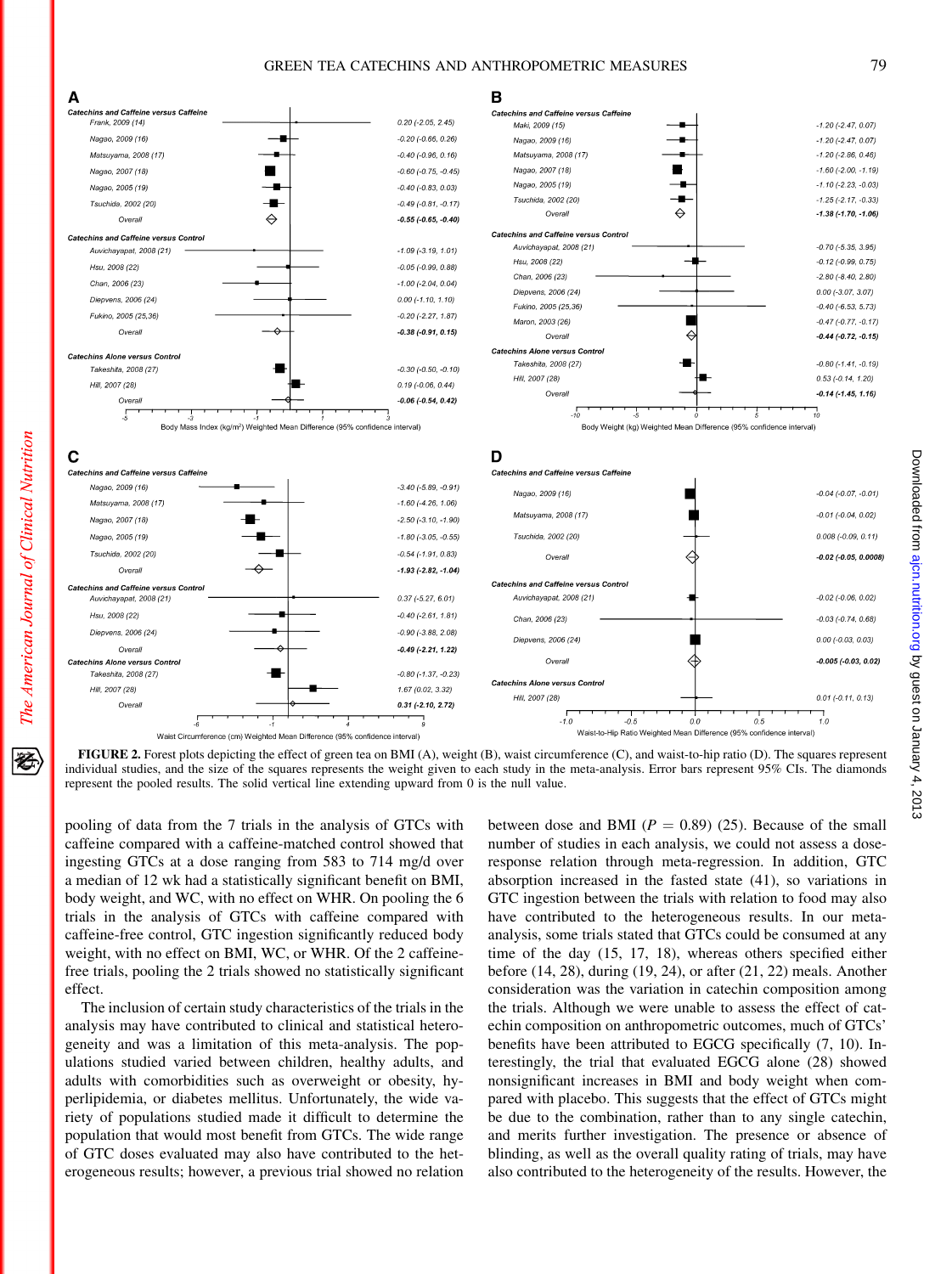

FIGURE 3. Trim-and-fill funnel plot. The solid circles represent actual identified studies, and the open circles represent imputed studies from a trimand-fill analysis. The solid vertical lines represent the effect of green tea catechins on BMI (A) and body weight (B) in the initial analysis, whereas the dotted vertical lines represent the effect when allowing for publication bias.

effects of these characteristics were not quantified via sensitivity analyses because of the limited number of trials available.

Because of the abovementioned heterogeneous nature of the included trials, we felt it inappropriate to pool all of the studies into one single analysis; therefore, the trials were analyzed as 3 separate pools of data, and we recommend that our results be interpreted as such. Although it may be tempting to cross compare the results of the 3 separate analyses, this comparison is inherently flawed. Such indirect comparisons of separate sets of trials composed of different populations provide weak evidence for concluding that any of the treatment regimens have greater benefit than another.

Our meta-analysis did not pool safety data because it was not reported in a standard manner; however, the trials reported that patients did not experience any major adverse events (16, 18, 22, 23). Case reports of GTC consumption have brought up concerns of hepatotoxicity, and the US Pharmacopoeia Dietary Supplements Information Expert Committee has proposed that all green tea extract products bear a label that suggests consumption together with food because of the possibility of severe liver problems (42). Of the trials that evaluated liver transaminases (14–16, 26, 28), only one reported elevations in the

GTC group (16); however, transaminase concentrations were elevated at baseline, which suggests potential bias in group allocation. To assess concerns of liver damage, a randomized controlled trial using high-dose GTCs (714 mg/d) was undertaken in healthy men (14). This trial found that over 3 wk of GTC intake, there were no elevations in liver transaminases or reports of liver dysfunction (14).

As with all meta-analyses, publication bias is a concern. For most endpoints evaluated, there was a low likelihood of publication bias, as assessed by funnel plot inspection and Egger's weighted regression  $P$  value. In the 2 cases in which there was a significant presence of publication bias, trim-and-fill analyses did not significantly alter the results, which suggests that publication bias did not significantly affect our results.

Despite the statistical significance achieved in some of the analyses, the changes observed are not likely clinically relevant. For example, for pharmacologic weight-loss products on the market, patients are considered to have failed treatment if they have not achieved a loss of 2 kg after 4 wk of therapy (1). In our meta-analysis, GTCs with caffeine only provided an average weight loss of  $>1$  kg compared with a caffeine-matched control, and  $< 0.5$  kg compared with a caffeine-free control taken over a median of 12 wk. Furthermore, the observed reductions in WC, although statistically significant in some cases, were smaller than potential variations in measurement. Anthropometric measurements of WC made by trained professionals can vary by 1.5 to 2.1 cm between measurements (43). Therefore, reductions in WC of  $\leq$  cm cannot be ruled out to chance and should be interpreted with caution.

Future studies should be conducted to further understand the relation between GTC intake and changes in anthropometric measures, especially with regard to caffeine intake. In addition, future studies may be able to identify the target population for catechin use and determine the ideal dose.

In conclusion, on the basis of the currently available literature, ingestion of GTCs with caffeine may positively affect BMI, body weight, and WC. However, the magnitude of effect over a median of 12 wk is small and not likely clinically relevant. Current data from a small number of studies do not suggest that GTCs alone positively alter anthropometric measurements.

We acknowledge David J Maron for providing unpublished data from his trial, Jeffrey Mather for his statistical review of the manuscript, and David and Chizue Thorne for their assistance with translating the Japanese articles.

The authors' responsibilities were as follows—OJP and CIC: formulated the research question, conducted the literature search, analyzed the data, interpreted the data and results, and wrote the manuscript; WLB: interpreted the data and results and wrote the manuscript; and LJM, ML, and AT: collected the data and wrote the manuscript. None of the authors had a conflict of interest to disclose.

#### **REFERENCES**

- 1. Pi-Sunyer X, Becker DM, Bouchard C, et al, eds. Clinical guidelines on the identification, evaluation, and treatment of overweight and obesity in adults. National Institutes of Health. 1998. Available from: http://www. nhlbi.nih.gov/guidelines/obesity/ob\_gdlns.pdf (cited 15 February 2009).
- 2. Guh DP, Zhang W, Bansback N, Amarsi C, Birmingham CL, Anis AH. The incidence of co-morbidities related to obesity and overweight: a systematic review and meta-analysis. BMC Public Health 2009;9:88.
- 3. Burke GL, Bertoni A, Shea S, et al. The impact of obesity on cardiovascular disease risk factors and subclinical vascular disease. Arch Intern Med 2008;168:928–35.

移